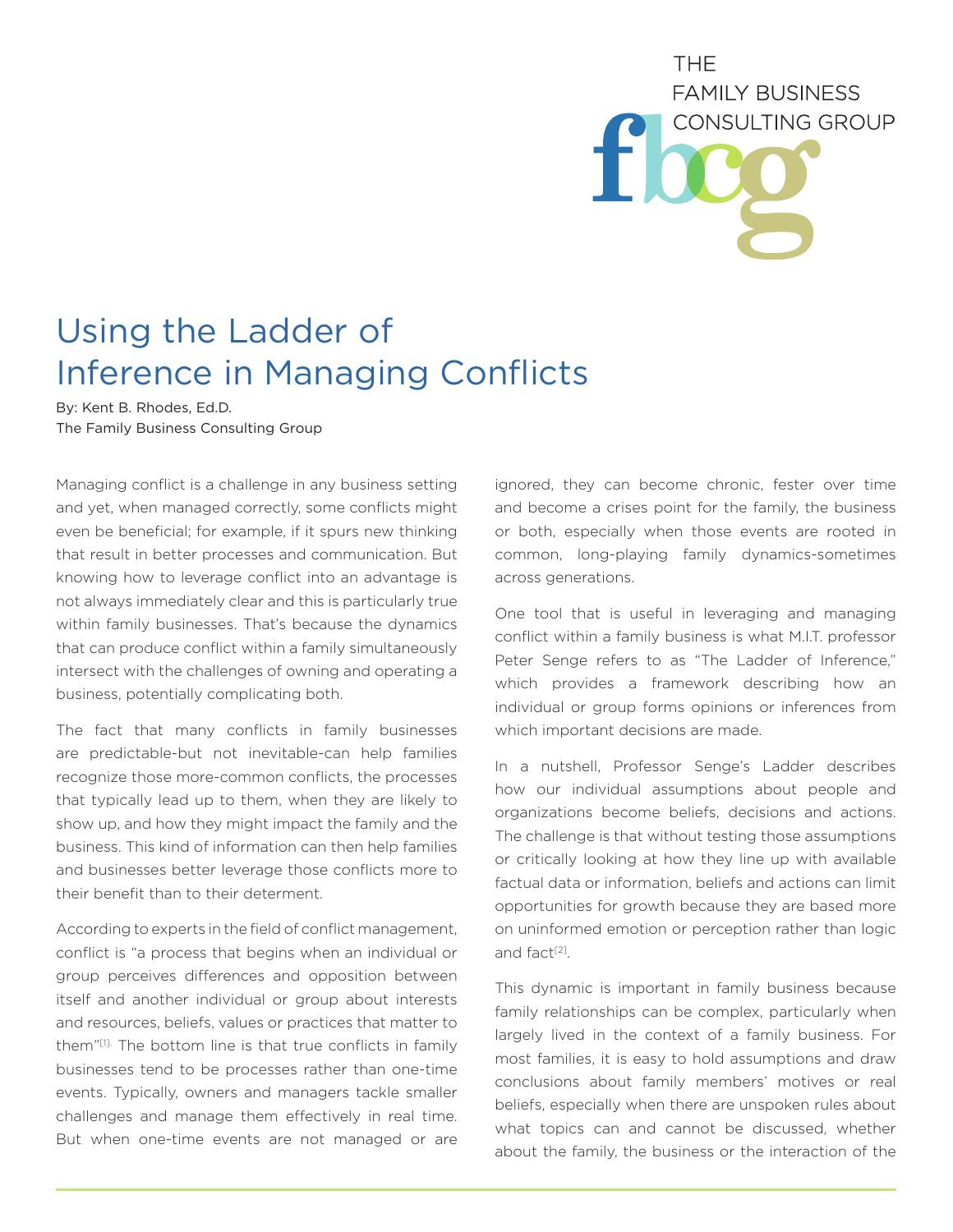two. In addition, there is an "intimacy paradox" that my colleague David Lansky spoke of on a recent webinar, suggesting that we tend to be "vulnerable to unjustified assumptions about the motives of people to whom we are the closest."

This often results in some of the more "predictable, but not inevitable conflicts" that a family will face. These conflicts have the potential to be detrimental to the organization and, if left unaddressed, could eventually limit family members' effectiveness and success in the business. Skilled family business leaders and their advisors know the importance of checking assumptions around beliefs, decisions and actions-yet setting an environment where questioning those assumptions on a daily basis becomes an acceptable norm is a challenge because of the pace involved in operating a successful, growing business.

According to Diana Mutz, professor of political science and communication at The University of Pennsylvania and author of "Hearing the Other Side," a study she conducted found Americans to be least likely to talk about politics with those who disagreed with them. This suggests we prefer to stick to our assumptions about what others believe, rather than engaging in an effort to more deeply understand a different point of view.

The fact that real differences are not adequately talked about is often magnified within families associated with businesses and opens the door to misunderstanding of individual differences and escalating conflict. It also leaves individual assumptions about those differences unchallenged and left to become "well-known-facts," as opposed to deeply held opinions, leading to qualitative differences in decisions that are made based on those notions.

Experts using the Ladder of Inference refer to "travel" on the ladder as an important way to obtain valuable insight into how a belief or action may have developed. The practice of traveling on the ladder also provides a rich opportunity to articulate the core of those inferences with other individuals and groups, particularly ones that lend themselves to vastly different conclusions and the escalation of conflict. Learning to travel back down the ladder to revisit, articulate and communicate the original data each group holds in a certain light is

key to increasing meaningful communication between members of a group or team while simultaneously managing conflicts more effectively.

What follows is an example:

'David' is the third generation of 'Laughertys' to run his family's auto part manufacturing company. Even in the down economy, sales have been healthy. A year ago, David proudly recruited all three of his adult children to come work in the business. His plan had been for them to work as a leadership team and it seemed to him to have taken hold beautifully; each of them have settled into key roles managing the family business and the business had continued to thrive under this new leadership configuration.

David's plan was lovingly devised, based on the fact that his children had almost always gotten along well and had all successfully completed business degrees from prestigious universities. As importantly, each had spent at least one year working successfully in businesses in other cities outside of the family firm and yet none of the three seemed to have been completely satisfied in those jobs. David thought that coming back to work in the family company was the obvious and perfect plan for all three kids and would simultaneously allow him the time and energy to start winding down into semi-retirement.

In fact, all three of the Laugherty children-two sons and a daughter-had not been clear about what they really wanted to do with their careers and had actually begun the process of exploring other career paths when their father called them individually and invited them "home" to work in the family business.

Ten months into this arrangement, David's wife, 'Sally', began to notice that their children and their young families weren't spending much time together outside of work. When she pressed each of them about what she was observing, they all assured her everyone was just too busy and that they saw plenty of each other at work. Four months after that, David himself began to notice less interaction at work beyond routine management meetings.

While none of the children were willing to admit it, their relationships with each other had deteriorated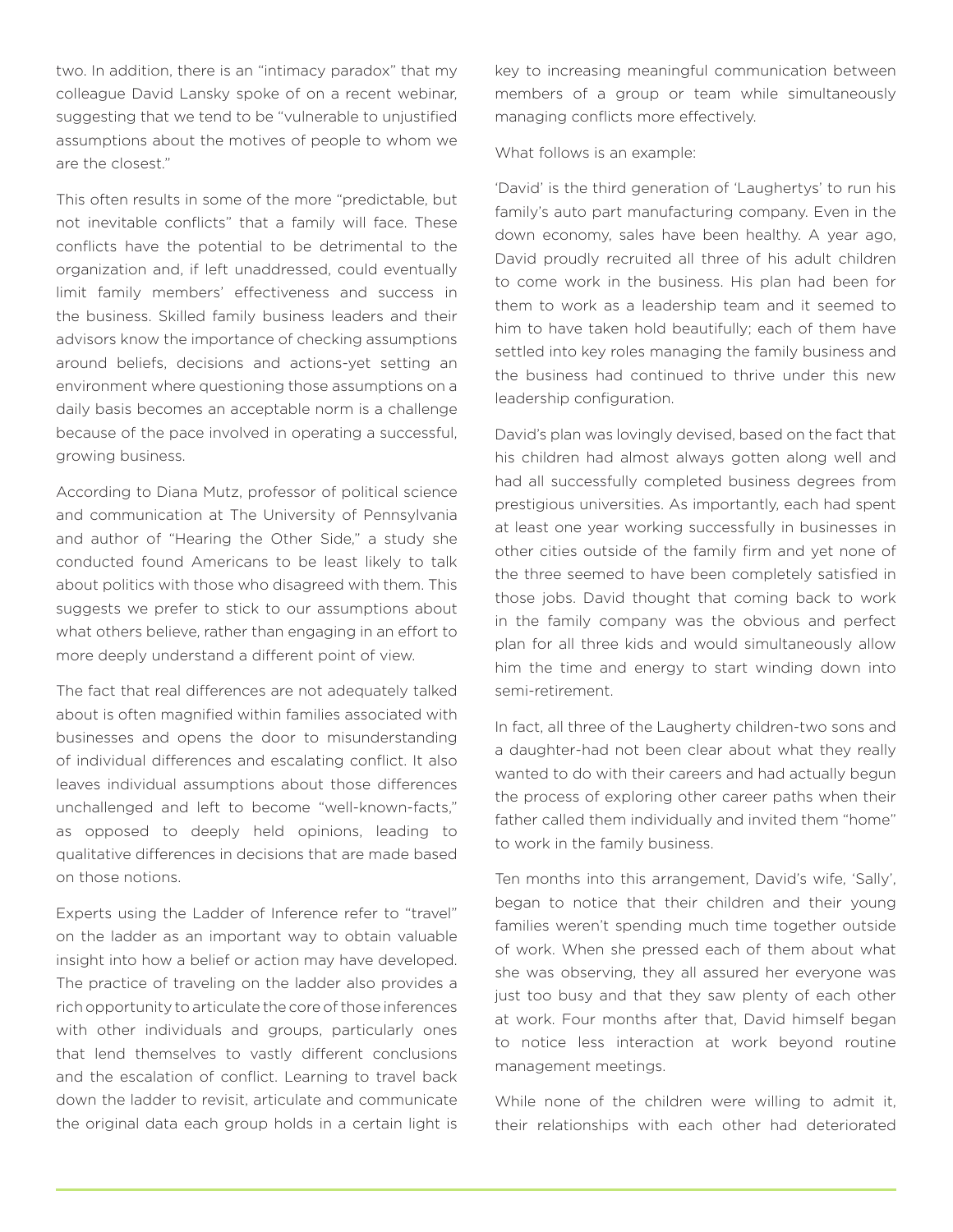as stark differences emerged around their individual management skill levels and styles, and this began to increasingly impact the quality of their interactions. This in turn led to an undercurrent of conflict and avoidance that was beginning to become obvious even to employees. Each of them was secretly considering exercising buy/sell agreements and leaving the family business.

In this scenario, David and each of the children failed to travel effectively on the Ladder of Inference, making key decisions based on their assumptions and beliefs about each other, the business and the future. Among the assumptions David had used to devise and carry out his "succession" plan was that each of his kids would be happiest working in the family business. After all, it had been a dream come true for him when he stepped in to work alongside his father and grandfather, plus the business had provided such great opportunities for his family and the community both economically and socially. On top of it all, clearly none of the kids liked what they had been doing and, besides, they'd always loved working together on projects as kids.

Similarly, each of the children had their own assumptions, starting with the belief that they each needed to physically work in the business in order to be successful owners of the firm. They also tacitly colluded with one another to not disappoint Dad by saying "no" to him, especially when he had made them such a generous offer, believing that to do so would be too disappointing to their dad and disrespectful of the long, hard work their grandfather and great-grandfather had poured into building such a successful business.

While it may seem clear in this scenario that doublechecking the data or facts that may have supported or debunked these notions would have been a logical step, it isn't always an easy conversation to have or to even think of needing to have. Had David taken the time to genuinely inquire into each of his children's level of desire to come work in the firm, he may have learned that bringing the three of them as a team wasn't the best approach. Had the children each checked their belief that not communicating clearly with Dad would somehow spare his feelings, they could also have produced a different outcome and may have even been surprised how about his high level of support in helping them find what they really wanted to be doing.

As this example illustrates so clearly, individuals and groups must take the time to seek to understand their own unique interpretation of original data with specific emphasis on how assumptions may have informed their beliefs on the way "up the ladder" to taking action on those beliefs. They then must seek to understand the similar processes other individuals or groups have engaged to reach their conclusions.

While this process cannot guarantee better relationships or decreased conflict, it can provide deeper understanding of each person's true needs and concerns, and through gaining insight on each person's hopes and fears, the system will have better data for effective management of conflicts and most likely better decisions for all.

[1] De Dreu, Harinck & Van Vianen, (1999). "Conflict and performance in groups and organizations." In Cooper & Robertson (Eds.), "International Review of Industrial and Organizational Psychology" (Vol 14, pp. 369-414). Chichester, UK: Wiley.

[2] Senge, Peter (1994). "The Fifth Discipline." Doubleday Publishing. New York, NY.



Kent B. Rhodes, Ed.D. is a consultant with The Family Business Consulting Group, Inc., and can be reached at rhodes@thefbcg.com or 949.422.3762.

To learn more about The Family Business Consulting Group and how we serve families like yours, call us at (773) 604-5005 or email us at info@thefbcg.com. There is absolutely no obligation.

The copyright on this article is held by Family Business Consulting Group Publications®. All rights reserved. All forms of reproduction are prohibited. For reprint permission, contact editor@thefbcg.com.

THE FAMILY BUSINESS CONSULTING GROUP, INC. and FBCG are registered trademarks and the FBCG logo is a trademark of The Family Business Consulting Group, Inc.

Reprinted from The Family Business Advisor®, A Family Business Consulting Group, Inc.® Publication